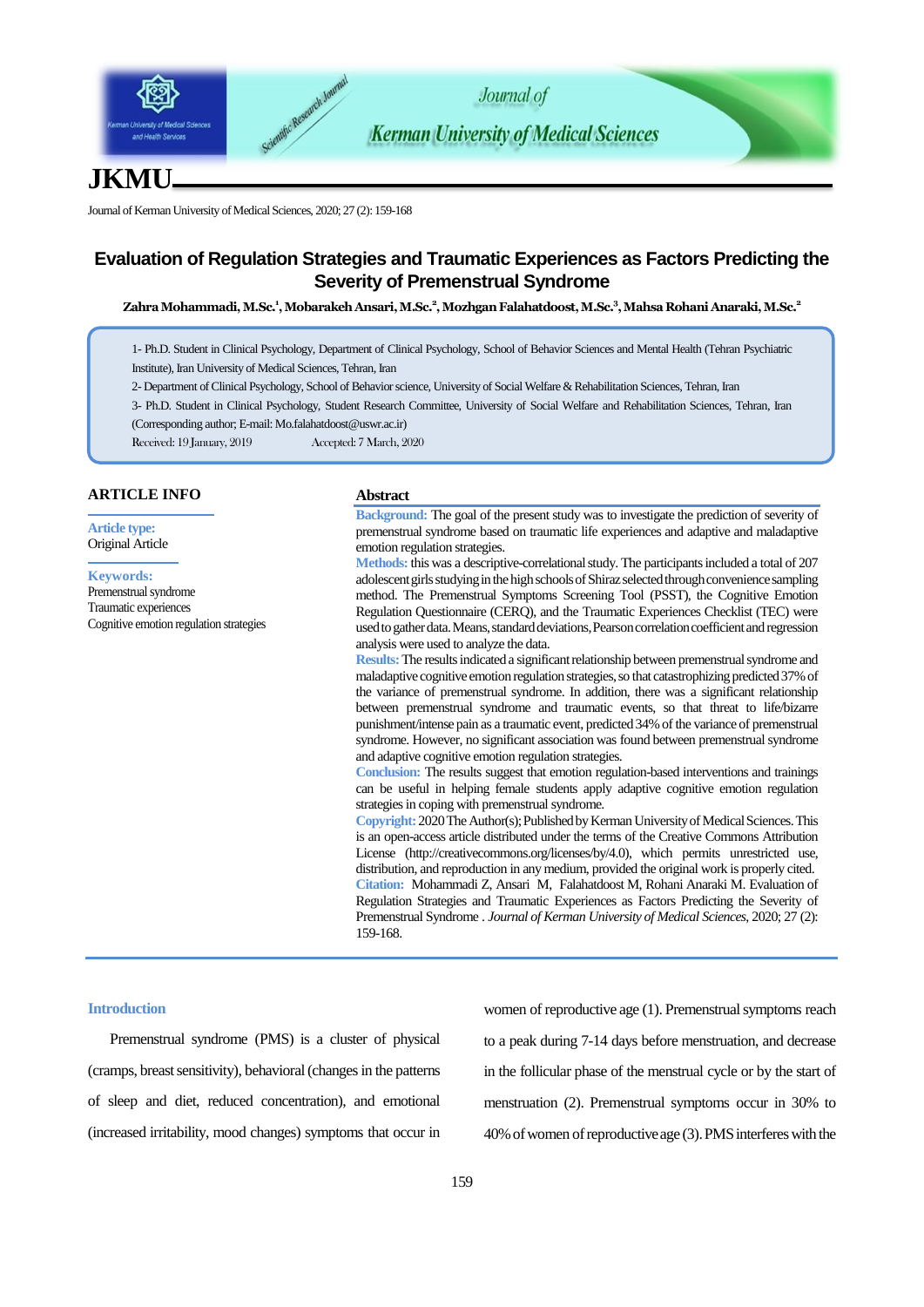work, social, and family functioning of women, and imposes a significant financial burden on the society as it is related to increased absences from work and reduced productivity (4-5). The cost of PMS in the US is estimated to be about 4500 dollars a year per patient, based on the insurance costs and the costs related to absence from work (6). In Iran, the prevalence of PMS is 80.4% in high school students, 68.9% in college students, and 54.9% in the general population (7). Despite the high prevalence of PMS, little is known about its etiology, and the previous studies on the causes of PMS were mostly focused on the biological factors, such as genetic aspects, hormones, and neurotransmitters. However, it seems that biological factors alone cannot account for the etiology of PMS. Therefore, there must be other factors explaining why PMS is not experienced by all women. Bio psychological models for PMS have a strong emphasis on psychological factors (8). Two important psychological factors that have been studied as major risk factors of PMS include traumatic life experiences and emotion regulation strategies (1,8). According to DSM-5, being exposed to traumatic events corresponds with the criterion A of posttraumatic stress disorder (PTSD). The symptoms of this disorder are emerged after being exposed to death or threatened death, serious injury, or sexual violence, in the following ways: 1-Being exposed to the traumatic event directly, 2-Witnessing the traumatic event happening to someone else, 3-Learning that a family member or a close friend was exposed to the traumatic event, 4- Being exposed to the unpleasant details of the traumatic event repeatedly or in a severe manner (9). It has been found that women who experience premenstrual symptoms with a greater intensity are more likely to have experienced bodily threats and sexual abuse during childhood or serious accidents (10). In addition, it has been reported that women with a history of PTSD are more likely to experience premenstrual symptoms during their lifetime (11).

On the other hand, sociocultural theories emphasize on the role of negative emotions and emotion regulation strategies as possible variables influencing PMS (12). Emotion regulation strategies can be defined as processes by which people can impact their emotions, in terms of determining what emotions they experience, when to experience them, or how to express them. Emotion regulation refers to internal and external processes responsible for controlling, evaluating, and modifying our emotional reactions toward achieving personal goals, and any deficiency in emotion regulation can make us vulnerable to mental disorders, like depression and anxiety. People use different strategies to regulate their emotions. Some strategies are adaptive, such as refocusing after a love failure or modulating emotions through writing them down and some are maladaptive, such as catastrophizing and rumination (13). PMS is negatively related to adaptive emotion regulation strategies and positively related to maladaptive emotion regulation strategies. In fact, adaptive emotion regulation strategies can reduce the intensity of emotions and psychological arousal, therefore leading to positive effect and higher psychological wellbeing and interpersonal performance, while maladaptive strategies, such as suppression cannot reduce the intensity of emotions, therefore leading to negative effect and lower psychological wellbeing and interpersonal performance (14). Therefore, investigating PMS and its possible risk factors seems to be useful in reducing its complications. Given the lack of studies in Iran focused on this topic, the present study was aimed at exploring the role of traumatic life experiences as a psychological risk factor of PMS, and also the role of cognitive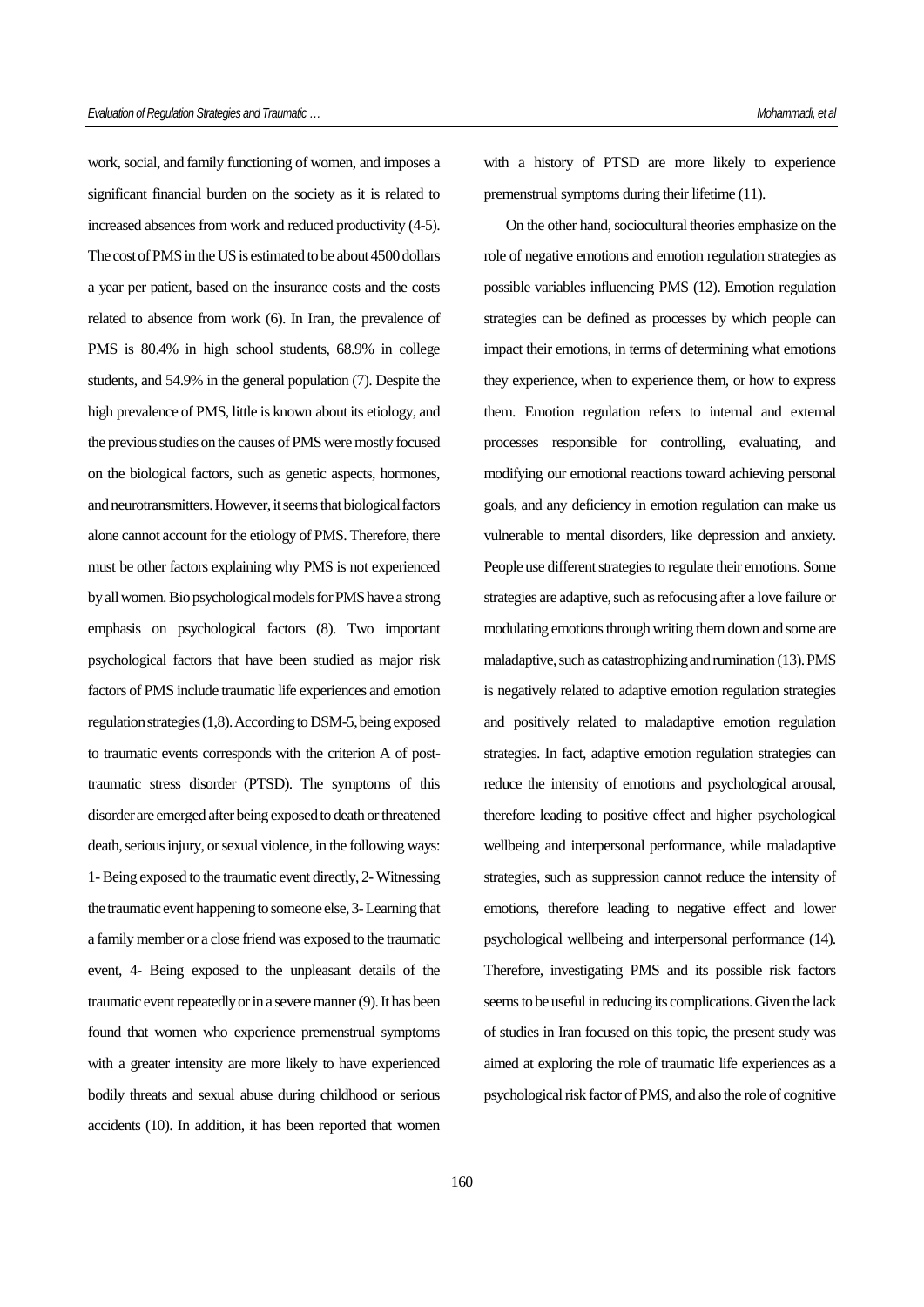emotion regulation strategies as a way of alleviating the symptoms of PMS.

### **Materials and Methods**

#### **Participants**

A descriptive-correlational design was utilized. The statistical population included all high school students of Shiraz in the school year 2017-2018. The sample included a total of 235 students who were selected through convenience sampling method. Due to attrition, finally, a total of 207 students were included in the analysis. The inclusion criteria were as follows: aged 12-18 years, no serious psychiatric disorders, and informed consent for participation. The exclusion criterion was lack of consent to participate at any stage of the study.

## **Procedure**

After making necessary arrangements with the high school officials, the participants were selected based on the inclusion and exclusion criteria, among the female high school students without a history of serious mental or physical illness requiring pharmacological or psychological treatment. In the next step, the instruments were distributed to the participants. Before gathering the data, the participants were reassured that their personal information remained completely confidential. In addition, they were allowed to leave the study at any stage.

#### **Instruments**

The following three instruments were used to collect data: The Premenstrual Symptoms Screening Tool (PSST), the Cognitive Emotion Regulation Questionnaire (CERQ), and the Traumatic Experiences Checklist (TEC).

## **The Premenstrual Symptoms Screening Tool (PSST)**

This 19-item questionnaire has two parts: Part 1 has 14 items assessing mood, physical, and behavioral symptoms, and part 2 has 5 items assessing the impact of these symptoms on the life of the respondent. The items are rated on a 4-point Likert-type scale, ranging from 1 (Not present) to 4 (Severe), and the score range on each item is 0-3. The reliability of the questionnaire using the Cronbach's alpha coefficient was found to be 0.96 for the part assessing symptoms and 0.91 for the part assessing the impact of symptoms (15). In Iran, Cronbach's alphas of 0.91, 0.87, and 0.87 were reported for the total scale, the part assessing symptoms, and the part assessing the impact of symptoms, respectively (16). In the present study, a Cronbach's alpha of 0.92 was found for the total scale, an alpha of 0.86 for the part assessing symptoms, and an alpha of 0.86 for the part assessing the impact of symptoms.

### **The Cognitive Emotion Regulation Questionnaire (CERQ)**

This 36-item questionnaire was developed by Garnefski et al. (2001). It is a multidimensional questionnaire assessing cognitive emotion regulation strategies people use after unpleasant experiences. The items of the CERQ are rated on a 5-point Likert-type scale, ranging from 1 (Always) to 5 (Never) (17). The CERQ assesses 9 cognitive emotion regulation strategies, including Acceptance, Positive refocusing, Refocus on planning, Positive reappraisal, and Putting into perspective as adaptive strategies and self-blame, other-blame, catastrophizing, and rumination as maladaptive strategies. Total score ranges from 36 to 180. The CERQ can be administered to normal and clinical groups over 12 years of age (18). Cronbach's alphas ranging from 0.77 (for Acceptance) to 0.93 (for Positive refocusing) were reported for the 9 strategies (19).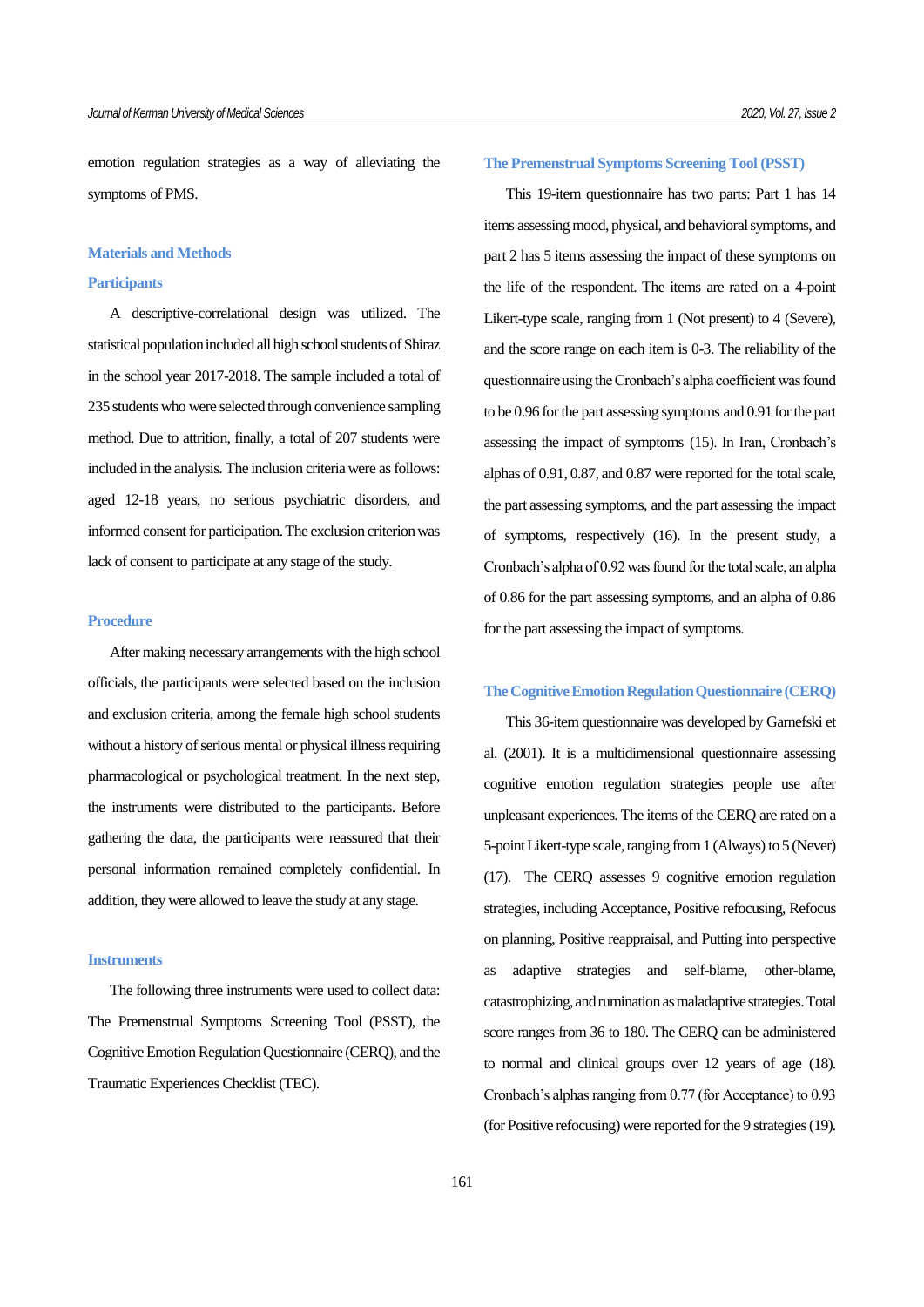In Iran, Cronbach's alphas ranging from 0.64 (for Acceptance) to 0.82 (for Positive refocusing) were reported (20). A Cronbach's alpha of .87 was found in the present study.

#### **The Traumatic Experiences Checklist (TEC)**

This is a self-report checklist that assesses 29 traumatic events corresponding to the criterion A of PTSD. Total score ranges from 0 to 29. It has 6 main subscales, including Emotional neglect, Emotional abuse, Sexual harassment, Sexual abuse, physical abuse and threat to life/bizarre punishment/intense pain (21). A Cronbach's alpha of 0.86 and a test-retest reliability of 0.91 were reported for the TEC. In addition, a concurrent validity of 0.77 was found between the TEC and the Stressful Life Events Screening Questionnaire (SLESQ) (22). A Cronbach alpha of 0.82 was found in an Iranian sample (23). In the present study, a Cronbach's alpha of 0.74 was found.

#### **Data Analysis**

The data were analyzed using Pearson Correlation Coefficient (PCC) to assess the relationship between traumatic experiences, emotion regulation strategies and Premenstrual Symptoms. Stepwise regression analysis was utilized to assess the effect of adaptive and maladaptive cognitive emotion regulation strategies and traumatic life experiences on PMS. All the analyses were performed using SPSSS, version 22.

#### **Results**

The study sample included 207 adolescent girls in the age range of 13-17 years (mean = 14.21,  $SD = 1.24$ ). Means, standard deviations, and correlations are shown in Table 1, 2, and 3.

There was a significant relationship between PMS and the following maladaptive cognitive emotion regulation strategies: other-blame (r=0.276, P<0.0001), self-blame (r=0.257, P<0.0001), and rumination ( $r=0.173$ , P<0.0001), but there was no significant relationship between PMS and adaptive cognitive emotion regulation strategies. In addition, PMS was significantly associated with emotional neglect (r=0.251, P<0.0001), emotional abuse (r=0.241, P<0.0001), physical abuse (r=0.166, P<0.0001), threat to life/bizarre punishment/intense pain (r=0.274, P<0.0001), and sexual harassment (r=0.158, P<0.0001).

The multiple regression analysis was used to examine the effect of adaptive and maladaptive cognitive emotion regulation strategies and traumatic life experiences on PMS (Table 4). According to the results, catastrophizing (a maladaptive cognitive emotion regulation strategy) was the best predictor of PMS, and explained 37% of its total variance. Physical threat (a subscale of the TEC) entered the analysis in the second step, and explained 34% of the variance of PMS. Emotional abuse (a subscale of the TEC) and refocus on planning (an adaptive cognitive emotion regulation strategy) entered the analysis in the third and fourth steps, and explained 15% and 13% of the variance of PMS, respectively. Finally, in the fifth step, Self-blame (a maladaptive cognitive emotion regulation strategy) was entered the analysis, and explained 17% of the variance of PMS.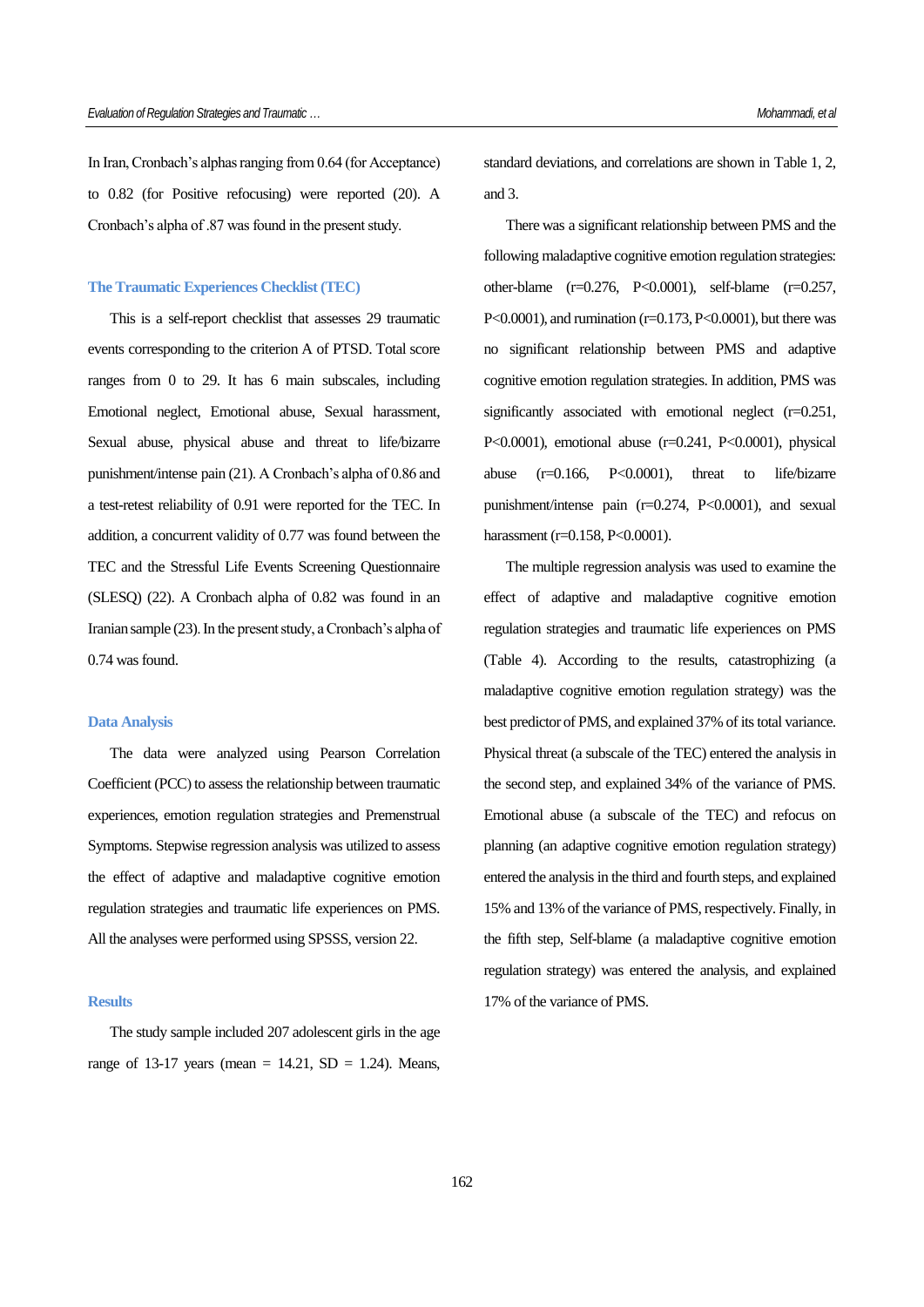| <b>Variables</b>                               | <b>Mean</b> | <b>SD</b> |
|------------------------------------------------|-------------|-----------|
| <b>PMS</b>                                     | 38.40       | 13.04     |
| other-blame                                    | 9.26        | 3.04      |
| Self-blame                                     | 10.08       | 3.11      |
| <b>Rumination</b>                              | 11.26       | 3.49      |
| <b>Catastrophizing</b>                         | 9.52        | 3.76      |
| <b>Acceptance</b>                              | 11.51       | 3.32      |
| <b>Refocus on planning</b>                     | 12.63       | 3.74      |
| <b>Positive refocusing</b>                     | 11.05       | 3.35      |
| Positive reappraisal                           | 12.49       | 4.02      |
| <b>Putting into perspective</b>                | 10.81       | 3.25      |
| <b>Emotional neglect</b>                       | 0.45        | 0.84      |
| <b>Emotional abuse</b>                         | 0.26        | 0.55      |
| <b>Physical abuse</b>                          | 0.15        | 0.41      |
| threat to life/bizarre punishment/intense pain | 0.11        | 0.34      |
| Sexual harassment                              | 0.08        | 0.36      |
| Sexual abuse                                   | 0.06        | 0.32      |

**Table 1.** Means and standard deviations for PMS, cognitive emotion regulation strategies, and traumatic experiences

**Table 2.** The relationship between PMS and cognitive emotion regulation strategies (Pearson correlation coefficients)

| <b>Variable</b>                 | $\mathbf{1}$ | $\overline{2}$ | 3         | $\overline{\bf{4}}$ | 5         | 6            | $\overline{7}$ | 8            | 9            | <b>10</b>    |
|---------------------------------|--------------|----------------|-----------|---------------------|-----------|--------------|----------------|--------------|--------------|--------------|
| <b>PMS</b>                      |              |                |           |                     |           |              |                |              |              |              |
| other-blame                     | $0.276**$    | $\mathbf{1}$   |           |                     |           |              |                |              |              |              |
| Self-blame                      | $0.257**$    | $0.340**$      | 1         |                     |           |              |                |              |              |              |
| <b>Rumination</b>               | $0.173**$    | $0.384**$      | $0.558**$ | 1                   |           |              |                |              |              |              |
| <b>Catastrophizing</b>          | $0.377**$    | $0.513**$      | $0.481**$ | $0.449**$           | 1         |              |                |              |              |              |
| Acceptance                      | 0.066        | $0.188**$      | $0.364**$ | $0.377**$           | $0.268**$ | $\mathbf{1}$ |                |              |              |              |
| <b>Refocus on planning</b>      | $-0.131$     | 0.108          | $0.299**$ | $0.403**$           | $-0.022$  | $0.374**$    | $\mathbf{1}$   |              |              |              |
| <b>Positive refocusing</b>      | $-0.079$     | 0.061          | 0.088     | $0.185**$           | $-0.091$  | $0.222**$    | $0.583**$      | $\mathbf{1}$ |              |              |
| Positive reappraisal            | $-0.115$     | 0.037          | $0.181**$ | $0.326**$           | $-0.099$  | $0.387**$    | $0.782**$      | $0.565**$    | $\mathbf{1}$ |              |
| <b>Putting into perspective</b> | 0.133        | $0.255**$      | $0.345**$ | $0.354**$           | $0.162*$  | $0.394**$    | $0.429**$      | $0.338**$    | $0.442**$    | $\mathbf{1}$ |

\*p < .05, \*\*p < .01 (Pearson correlation coefficients**)**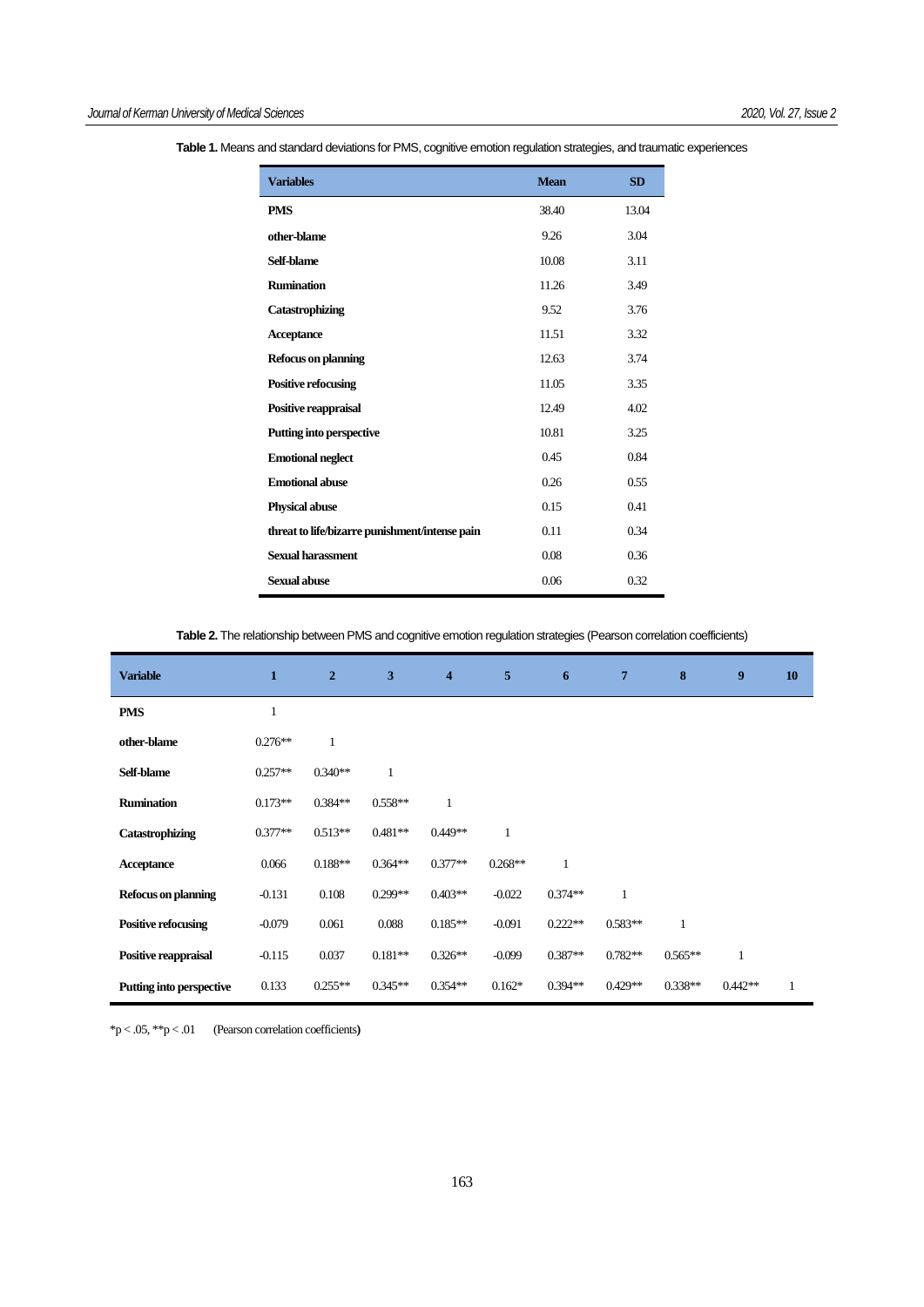| <b>Variable</b>                                | 1         | $\overline{2}$ | 3         | $\overline{4}$ | 5         | 6         | 7 |
|------------------------------------------------|-----------|----------------|-----------|----------------|-----------|-----------|---|
| <b>PMS</b>                                     | 1         |                |           |                |           |           |   |
| <b>Emotional neglect</b>                       | $0.251**$ | 1              |           |                |           |           |   |
| <b>Emotional abuse</b>                         | $0.241**$ | $0.467**$      | 1         |                |           |           |   |
| <b>Physical abuse</b>                          | $0.166*$  | $0.287**$      | $0.323**$ |                |           |           |   |
| Threat to life/bizarre punishment/intense pain | $0.274**$ | $0.257**$      | $0.151*$  | 0.079          | 1         |           |   |
| <b>Sexual harassment</b>                       | $0.158*$  | 0.034          | 0.108     | $0.296**$      | $0.197**$ | 1         |   |
| <b>Sexual abuse</b>                            | 0.129     | 0.000          | 0.068     | $0.352**$      | $0.238**$ | $0.846**$ | 1 |

| Table 3. The relationship between PMS and traumatic life experiences |  |  |  |  |  |  |
|----------------------------------------------------------------------|--|--|--|--|--|--|
|----------------------------------------------------------------------|--|--|--|--|--|--|

\*p < .05, \*\*p < .01 (Pearson correlation coefficients**)**

**Table 4.** Stepwise regression analysis for PMS based on cognitive emotion regulation strategies and traumatic life events

| <b>Model</b>     | <b>Predictor variables</b>                               | $\mathbf R$ | <b>R</b> Square | <b>SE</b> | <b>Beta</b> | T       | Sig.   |
|------------------|----------------------------------------------------------|-------------|-----------------|-----------|-------------|---------|--------|
| 1                | Catastrophizing                                          | 0.377       | 0.142           | 12.14     | 0.377       | 5.81    | 0.0001 |
| $\boldsymbol{2}$ | Catastrophizing                                          |             | 0.190           | 11.83     | 0.343       | 5.37    | 0.0001 |
|                  | threat to life/bizarre punishment/intense pain           | 0.436       |                 |           | 0.221       | 3.46    | 0.001  |
| 3zz              | Catastrophizing                                          |             |                 |           | 0.318       | 4.96    | 0.0001 |
|                  | threat to life/bizarre punishment/intense pain           |             | 0.212           | 11.69     | 0.202       | 3.17    | 0.002  |
|                  | <b>Emotional abuse</b>                                   | 0.460       |                 |           | 0.152       | 2.36    | 0.01   |
| 4                | Catastrophizing                                          |             |                 |           | 0.314       | 4.94    | 0.0001 |
|                  | threat to life/bizarre punishment/intense pain Emotional |             |                 |           | 0.207       | 3.28    | 0.001  |
|                  | abuse                                                    | 0.479       | 0.229           | 11.59     | 0.152       | 2.38    | 0.01   |
|                  | <b>Refocus on planning</b>                               |             |                 |           | $-0.132$    | $-2.12$ | 0.03   |
|                  | Catastrophizing                                          |             |                 |           | 0.233       | 3.20    | 0.002  |
| 5                | threat to life/bizarre punishment/intense pain Emotional |             |                 |           | 0.218       | 3.47    | 0.001  |
|                  | abuse                                                    |             |                 |           | 0.136       | 2.14    | 0.03   |
|                  | <b>Refocus on planning</b>                               | 0.498       | 0.248           | 11.48     | $-0.185$    | $-2.81$ | 0.005  |
|                  | Self-blame                                               |             |                 |           | 0.170       | 2.25    | 0.02   |

## **Discussion**

The goal of the present study was to examine the role of cognitive emotion regulation strategies and traumatic experiences in predicting PMS. Consistent with our results, previous studies have shown that women reporting premenstrual symptoms have more difficulty regulating their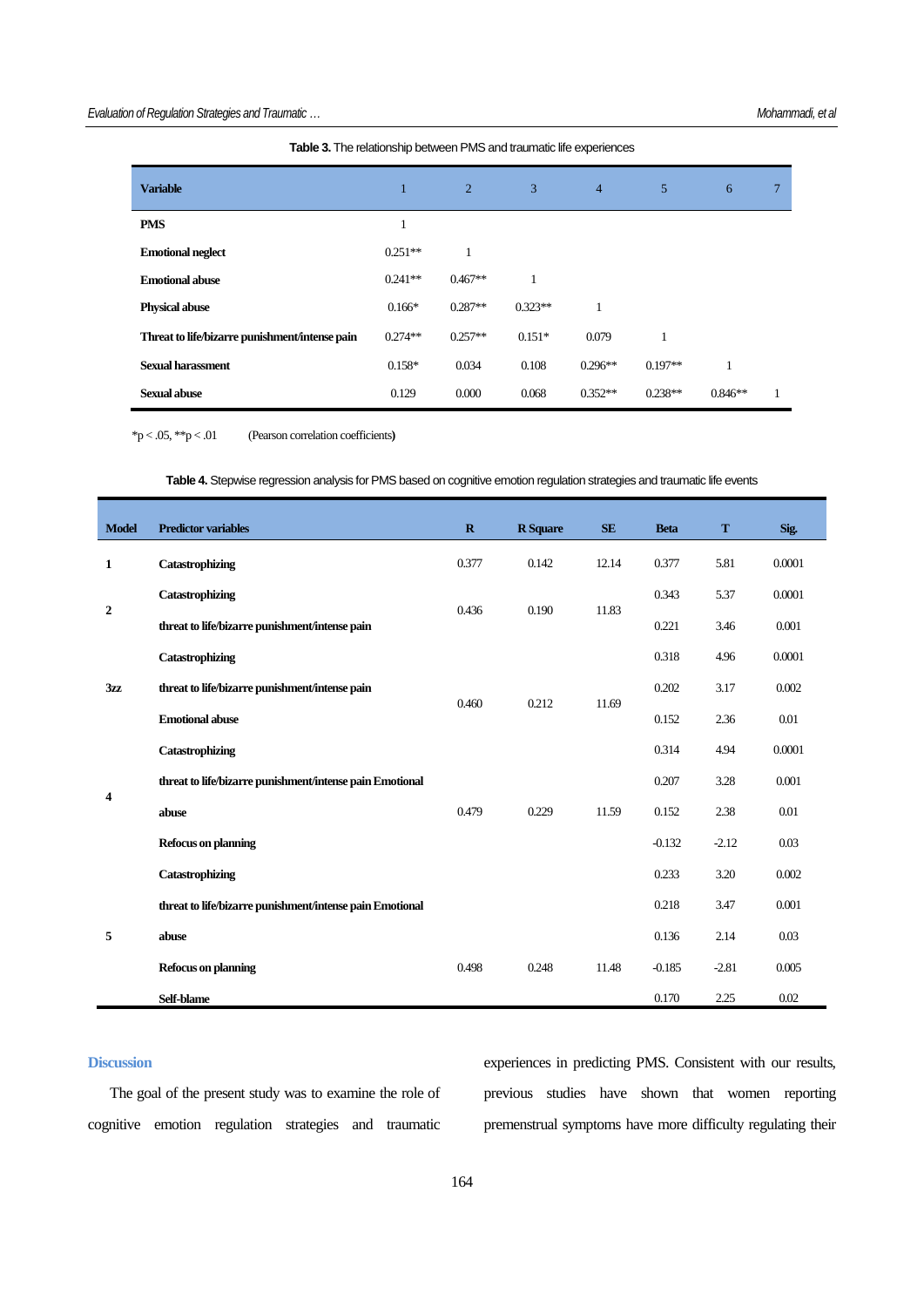emotions (24-25). In the present study, among the cognitive emotion regulation strategies, catastrophizing accounted for a large part of the variance of PMS. Because some women experience premenstrual symptoms and some not, this finding may indicate that the emergence of premenstrual symptoms in some women is due to their false interpretation of normal physical changes. Perhaps women who experience more severe premenstrual symptoms, expect these symptoms, and become overly alert to the signs of normal physical changes, therefore paying too much attention to painful feelings. In fact, catastrophizing is related to inability to divert attention away from pain  $(26)$ .

In addition, among the traumatic experiences, threat to life/bizarre punishment/intense pain and emotional abuse accounted for a large part of the variance of PMS. Previous studies have referred to traumatic experiences as a possible risk factor of premenstrual symptoms, in other words, women with premenstrual symptoms are more likely to have experienced traumatic events during adulthood (27). Moreover, subthreshold premenstrual symptoms may be intensified by traumatic experiences. In other words, in women who experience mild to moderate symptoms of PMS, traumatic experiences may increase the intensity of symptoms (28). Research has shown that women with a history of trauma report a higher rate of PMS, experience more severe premenstrual symptoms (29), and show higher levels of stress (30). Examination of neurobiological factors shows that exposure to traumatic events may lead to long-term dysregulation of the stress-response system that can have a supportive role against trauma in the pathophysiology of premenstrual symptoms (31). In addition, traumatic experiences may be related to a significant decrease in progesterone, allopregnanolone and other neurosteroids in the luteal phase of the menstrual cycle, therefore leading to PTSD symptoms (32). Overall, it can be said that methods of evaluating the self and the peripheral reality that are formed by one's failures in life, feedbacks from parents, or experiences of rejection are hidden, and negatively influence one's performance when a stressful event occurs. Activation of this evaluation as a result of stress causes one to experience a bad mood and have a distorted perception of the reality. On the other hand, hormonal changes influence emotional reactivity in women with premenstrual syndrome (PMS). Estrogen, through its receptors, has an important effect on the reactivity of serotonergic pathways of the brain. Estrogen and progesterone influence the performance of the hypothalamic-pituitary-adrenal axis (HPA axis), therefore increasing stress reactivity. Because increased emotional reactivity is present in all women in the late luteal phase, it cannot be considered a determining factor in PMS, but methods of negative evaluation hidden in the follicular phase of menstrual cycle are activated during emotional reactivity in the luteal phase, and women with PMS compared to those without it, tend to have a more negative evaluation in the late luteal phase, without the presence of this evaluation in the follicular phase (33).

The variables examined in the present study were among the most important factors in predicting premenstrual symptoms in adolescent girls, therefore, they can be subjected to more rigorous examinations, and can be used in treatment protocols based on emotion regulation strategies.

The first limitation of this study is related to the study sample and the sampling method used. Because the sample only consisted of adolescents and due to using a convenience sampling method, caution should be taken in generalizing the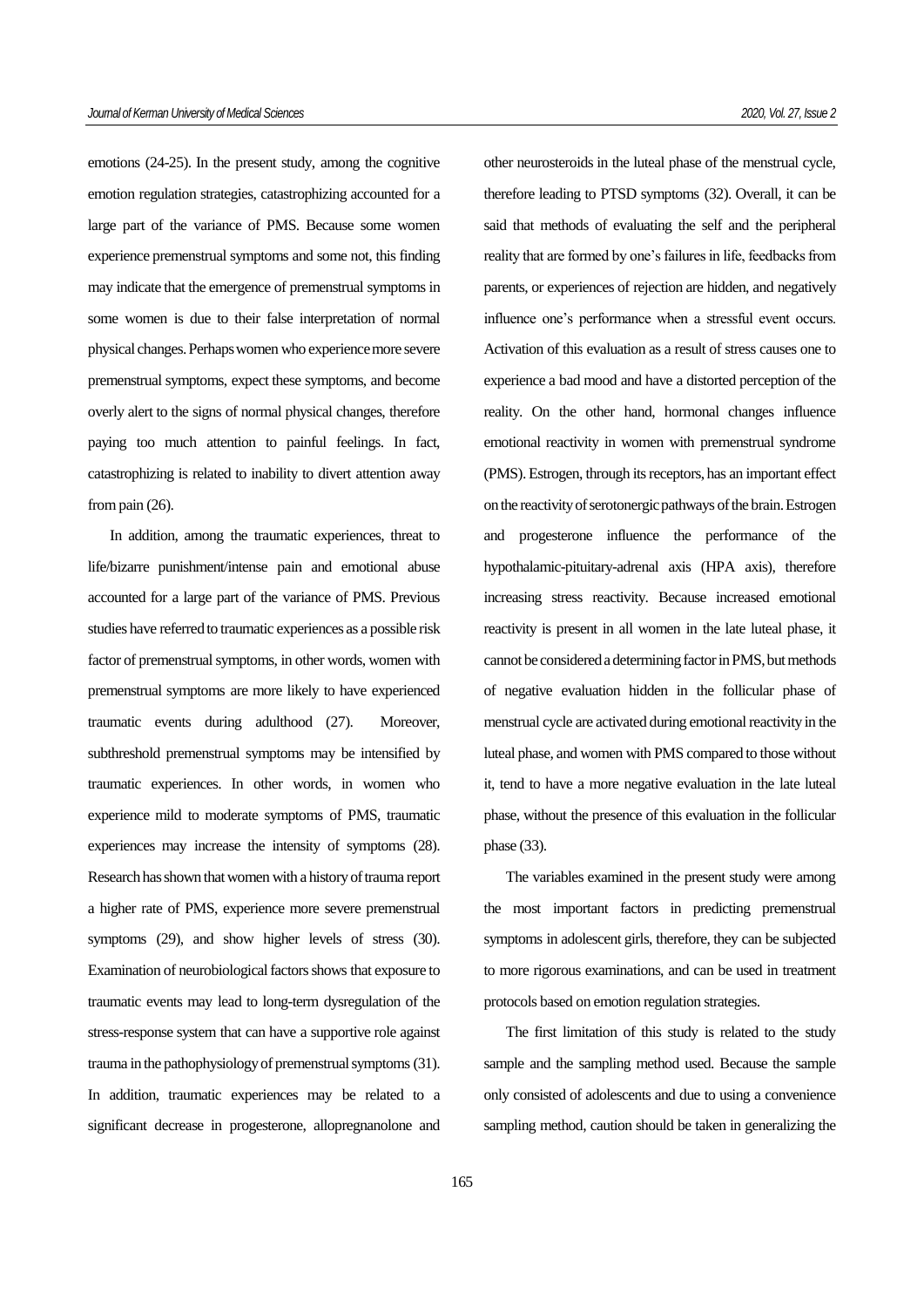results. We suggest future studies to use sampling methods that allow for comparison between different age groups. Another limitation of our study is related to the use of self-report instruments to gather data that are prone to various response biases. Therefore, future studies are suggested to use a combination of methods to collect data.

## **Conclusion**

Cognitive emotion regulation strategies and traumatic experiences are important factors in predicting the severity of premenstrual symptoms in adolescent girls. Therefore, they can

## **References**

- 1. Lee Y, Im EO. Stress and premenstrual symptoms in reproductive-aged women. Health Care Women Int 2016; 37(6):646-70.
- 2. Tolossa FW, Bekele ML. Prevalence, impacts and medical managements of premenstrual syndrome among female students: cross-sectional study in college of health sciences, Mekelle University, Mekelle, Northern Ethiopia. BMC Womens Health 2014; 14(1):52.
- 3. Ryu A, Kim TH. Premenstrual syndrome: a mini review. Maturitas 2015; 82(4):436-40.
- 4. Kahyaoglu Sut H, Mestogullari E. Effect of premenstrual syndrome on work-related quality of life in Turkish nurses. Saf Health Work 2016; 7(1):78-82.
- 5. Heinemann LA, Minh TD, Heinemann K, Lindemann M, Filonenko A. Intercountry assessment of the impact of severe premenstrual disorders on work and daily activities. Health Care Women Int 2012; 33(2):109-124.
- 6. Borenstein JE, Dean BB, Endicott J, Wong J, Brown C, Dickerson V, et al. Health and economic

be useful in designing interventions to decrease the severity of premenstrual symptoms in this group.

#### **Acknowledgement**

This study is related to the project NO. IR.USWR.REC.1397.136 from Student Research Committee, University of Social Welfare and Rehabilitation Sciences, Tehran, Iran. We also appreciate the "Student Research Committee" and "Research & Technology Chancellor" in University of Social Welfare and Rehabilitation Sciences for their financial support of this study.

impact of the premenstrual syndrome. J Reprod Med 2003; 48(7):515-24.

- 7. Ranjbaran M, Omani Samani R, Almasi-Hashiani A, Matourypour P, Moini A. Prevalence of premenstrual syndrome in Iran: a systematic review and meta-analysis. Int J Reprod Biomed (Yazd) 2017; 15(11):679-86.
- 8. Eggert L, Witthöft M, Hiller W, Kleinstäuber M. Emotion regulation in women with premenstrual syndrome (PMS): explicit and implicit assessments. Cognitive Therapy and Research 2016; 40(6):747-63.
- 9. Vahia VN. Diagnostic and statistical manual of mental disorders 5: a quick glance. Indian J Psychiatry 2013; 55(3):220-3.
- 10. Takeda T, Tadakawa M, Koga S, Nagase S, Yaegashi N. Premenstrual symptoms and posttraumatic stress disorder in Japanese high school students 9 months after the great East-Japan earthquake. Tohoku J Exp Med 2013; 230(3):151- 4.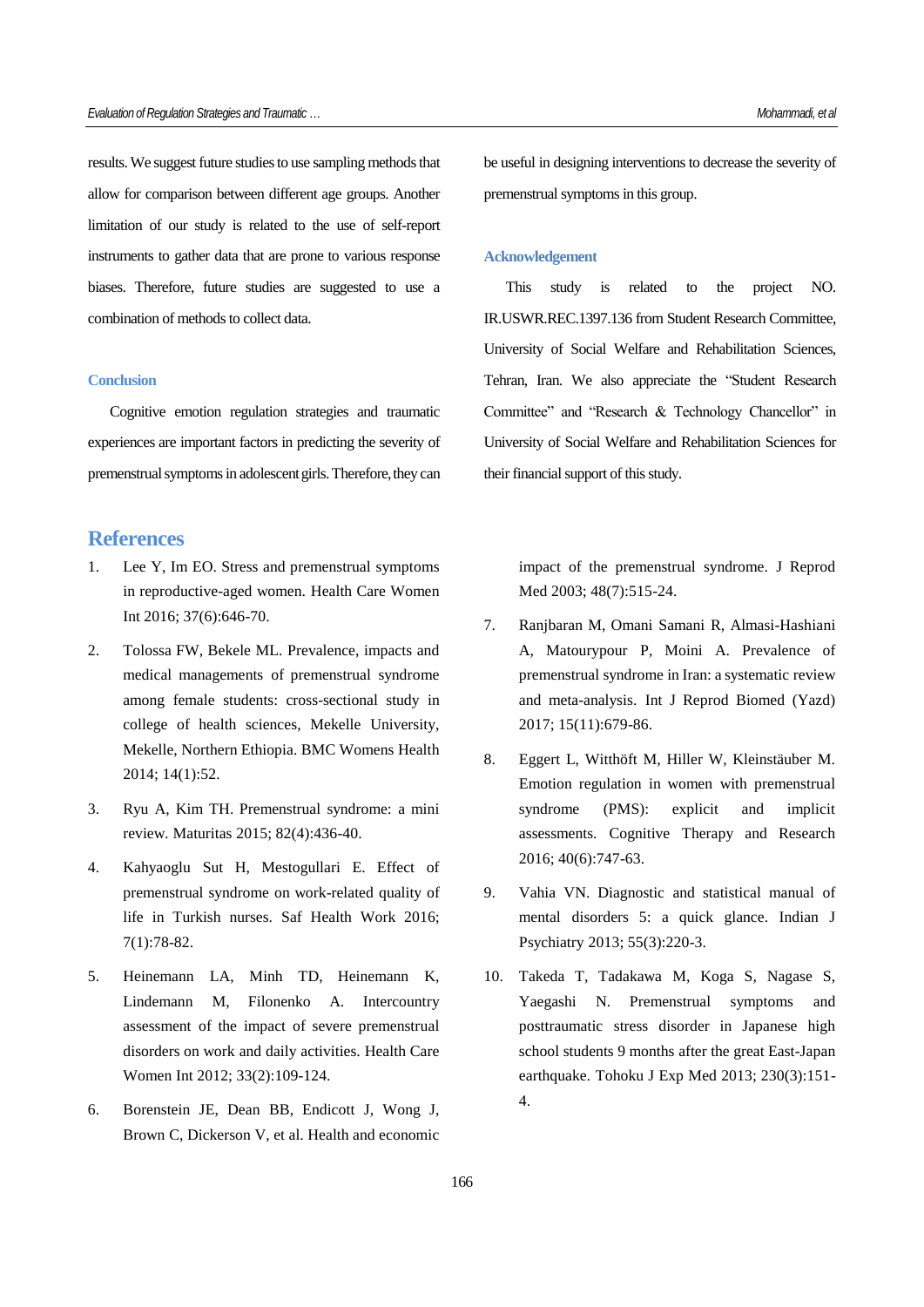- 11. Jung SJ, Roberts AL, Chocano-Bedoya P, Whitcomb BW, Missmer SA, Manson JE, et al. Posttraumatic stress disorder and development of premenstrual syndrome in a longitudinal cohort of women. Arch Womens Ment Health 2019; 22(4):535-9.
- 12. Ussher JM, Perz J. PMS as a process of negotiation: women's experience and management of premenstrual distress. Psychol Health 2013; 28(8):909-27.
- 13. Khosravani V, Samimi Ardestani SM, Sharifi Bastan F, Mohammadzadeh A, Amirinezhad A. Childhood maltreatment, cognitive emotion regulation strategies, and alcohol craving and dependence in alcohol-dependent males: direct and indirect pathways. Child Abuse Negl 2019; 98:104197.
- 14. Wu M, Liang Y, Wang Q, Zhao Y, Zhou R. Emotion dysregulation of women with premenstrual syndrome. Scientific Reports 2016; 6:38501.
- 15. Yen JY, Chang SJ, Long CY, Tang TC, Chen CC, Yen CF. Working memory deficit in premenstrual dysphoric disorder and its associations with difficulty in concentrating and irritability. Compr Psychiatry 2012; 53(5):540-5.
- 16. Hashemi Y, Talepasand S, Alavi K. Psychometric properties of premenstrual symptoms screening tool among female students of Semnan University. Hayat 2014; 20(2):82-96. [In Persian].
- 17. Garnefski N, Kraaij V. The cognitive emotion regulation questionnaire. European Journal of Psychological Assessment 2007; 23(3):141-9.
- 18. Garnefski N, Kraaij V, Spinhoven P. Negative life events, cognitive emotion regulation and emotional problems. Personality and Individual Differences 2001; 30(8):1311-27.
- 19. Feliu-Soler A, Reche-Camba E, Borràs X, Pérez-Aranda A, Andrés-Rodríguez L, Peñarrubia-María MT, et al. Psychometric properties of the Cognitive Emotion Regulation Questionnaire (CERQ) in patients with fibromyalgia syndrome. Front Psychol 2017; 8:2075.
- 20. Abdi S, Taban S, Ghaemian A. Cognitive emotion regulation questionnaire: Validity and reliability of Persian translation of CERQ-36 item. Procedia-Social and Behavioral Sciences 2012; 32:2-7.
- 21. Cristofaro SL, Cleary SD, Ramsay Wan C, Broussard B, Chapman C, Haggard PJ, et al. Measuring trauma and stressful events in childhood and adolescence among patients with first-episode psychosis: initial factor structure, reliability, and validity of the trauma experiences checklist. Psychiatry Res 2013; 210(2):618-25.
- 22. Nijenhuis ER, Van der Hart O, Kruger K. The psychometric characteristics of the Traumatic Experiences Checklist (TEC): first findings among psychiatric outpatients. Clinical Psychology & Psychotherapy 2002; 9(3):200-10.
- 23. Sadeghi S, Dolatshahi B, Pourshahbaz A, Zarei M, Kami M. Relationship between traumatic experiences and somatic symptoms severity in students. Journal of Practice in Clinical Psychology 2017; 5(3):211-6.
- 24. Petersen N, London ED, Liang L, Ghahremani DG, Gerards R, Goldman L, et al. Emotion regulation in women with premenstrual dysphoric disorder. Arch Womens Ment Health 2016; 19(5):891-8.
- 25. Manikandan S, Nillni YI, Zvolensky MJ, Rohan KJ, Carkeek KR, Leyro TM. The role of emotion regulation in the experience of menstrual symptoms and perceived control over anxiety-related events across the menstrual cycle. Arch Womens Ment Health 2016; 19(6):1109-17.